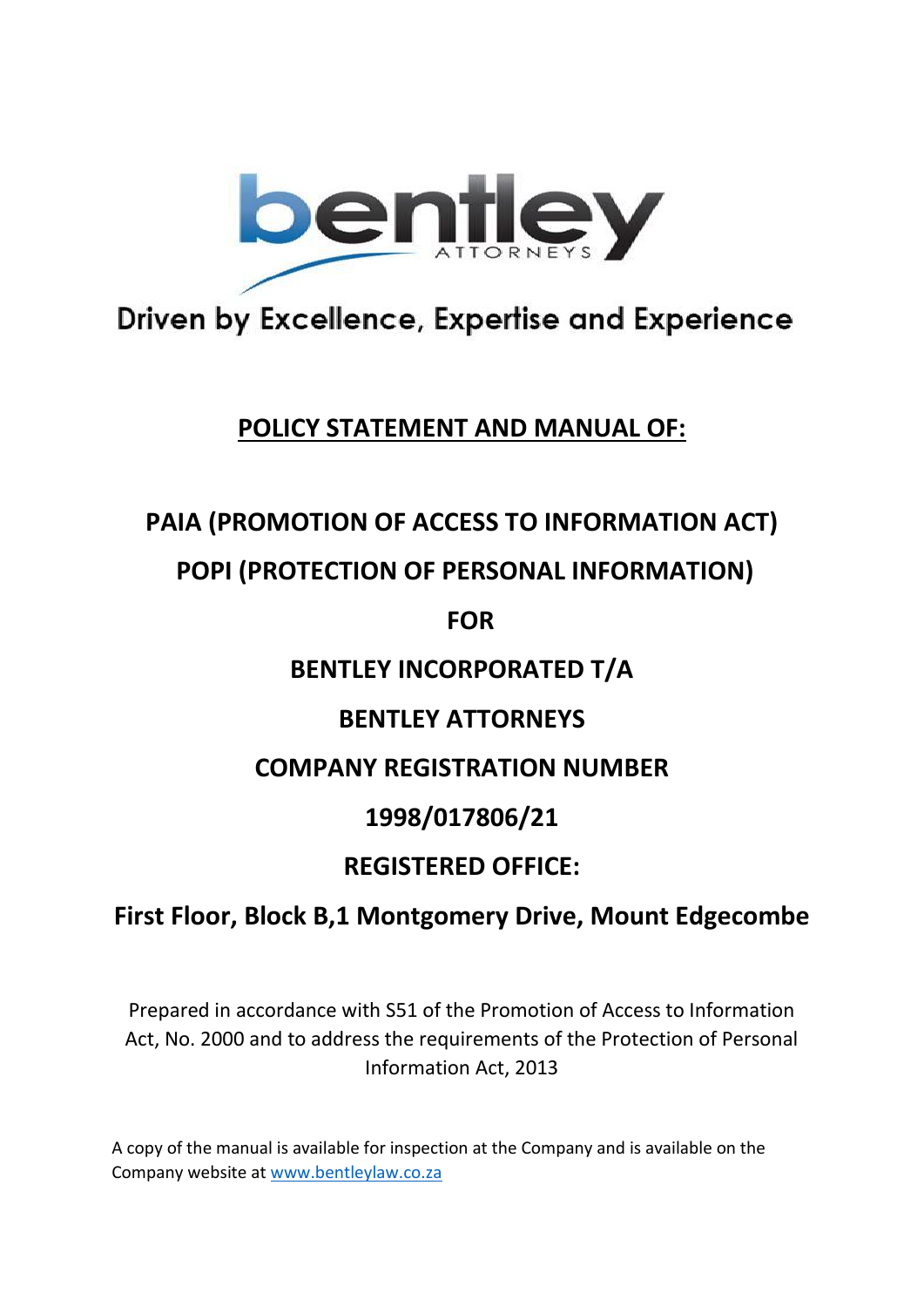### **A: PROTECTION OF PERSONAL INFORMATION IN TERMS OF THE PROTECTION OF PERSONAL INFORMATION ACT 4 OF 2013**

#### **1 PROTECTION OF PERSONAL INFORMATION ACT, 4 OF 2013**

#### **BENTLEY ATTORNEYS POPIA POLICY 2021**

#### **1.1 INTRODUCTION**

The aim of the manual is to assist potential requestors in requesting access to information which includes documents or records from Bentley Incorporated (hereinafter referred to as Bentley Attorneys) as contemplated under the Act.

Bentley Attorneys is a specialist credit and debt recovery law firm whose aim is to provide clients with a specialist credit management solution, and it is a company that functions within the debt collection field. The law firm started as Bentley Warne Attorneys in April 1994 and then in September 1998 became Bentley Attorneys. It is therefore obligated to comply with The Protection of Personal Information Act 4 of 2013.

POPIA requires that Bentley Attorneys inform their clients as well as the debtors as to the manner in which their personal information is used, disclosed and destroyed.

Bentley Attorneys guarantees its commitment to protecting its client's privacy as well as the debtor's privacy and ensuring that their personal information is used appropriately, transparently, securely and in accordance with applicable laws.

The Policy sets out the manner in which Bentley Attorneys deals with their client's personal information as well as the debtor'sinformation and stipulates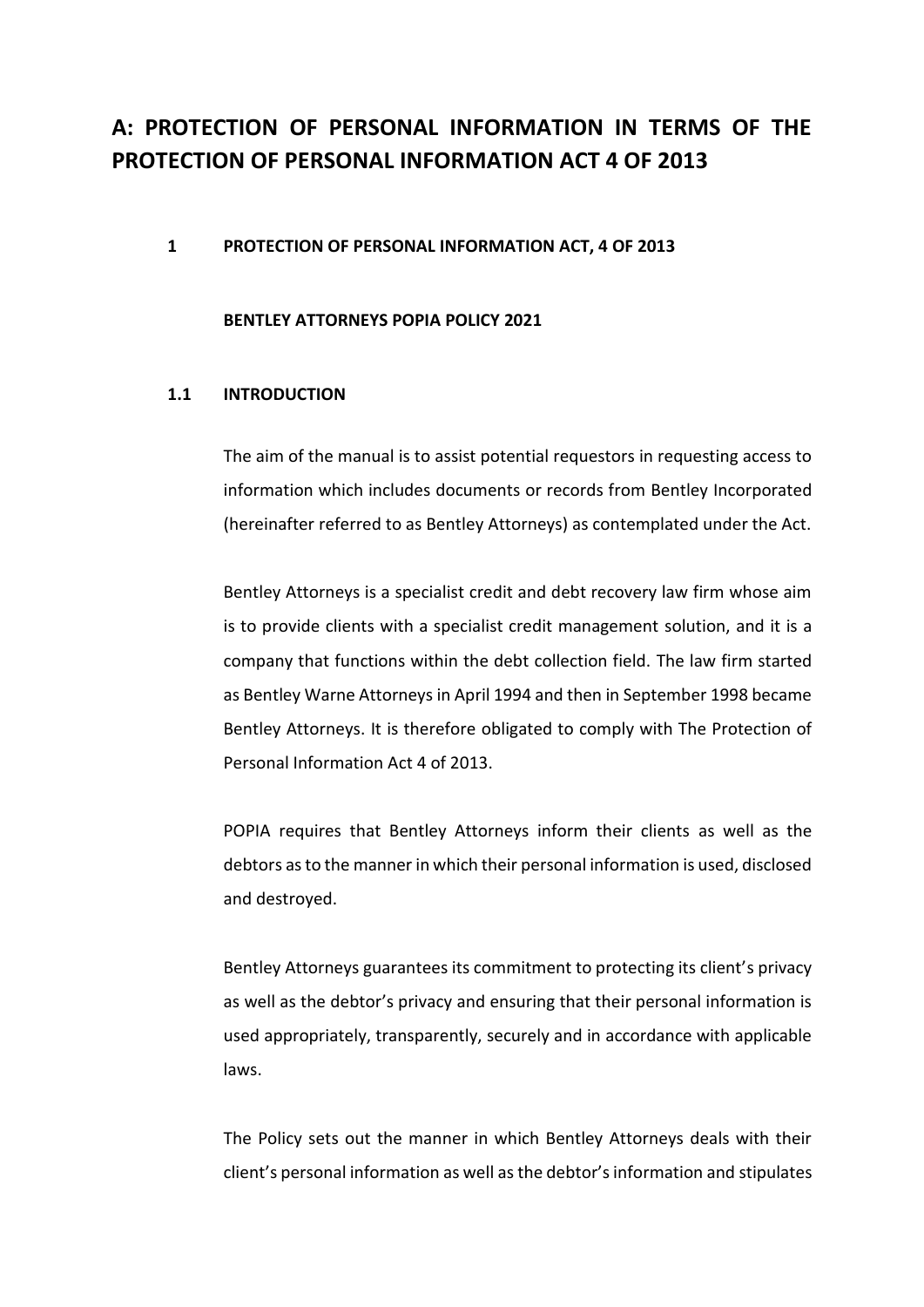the purpose for which said information is used. The Policy is made available on the Bentley Attorneys website [www.bentleylaw.co.za](http://www.bentleylaw.co.za/) and by request from Bentley Attorney's Director. Copies of the Policy may be made subject to the prescribed fees. Copies may also be requested from the South African Human Rights Commission. Should you have any queries or need guidance on how to use the manual kindly contact the Information Officer whose details appear below.

#### **1.2. DETAILS AND CONTACT PERSON**

Requests pursuant to the provisions of the Act should be directed as follows:

| <b>Full Name</b>           |                           | <b>Bentley Attorneys</b>       |
|----------------------------|---------------------------|--------------------------------|
| <b>Registration Number</b> | $\ddot{\cdot}$            | 1998/017806/21                 |
| <b>Registered Address</b>  | ÷                         | Block B, 1 <sup>st</sup> Floor |
|                            |                           | 1 Montgomery Drive             |
|                            |                           | Mount Edgecombe                |
| Postal Address             | ÷                         | P. O Box 3809, DURBAN 4000     |
| <b>Telephone Number</b>    | ÷                         | 031 502 4889                   |
| <b>Managing Director</b>   | $\mathbb{Z}^{\mathbb{Z}}$ | <b>Brett Bentley</b>           |
| <b>Email Address</b>       | ÷                         | brett@bentleylaw.co.za         |
| <b>Information Officer</b> | $\ddot{\cdot}$            | Kimeshree Moonsamy             |
| <b>Email Address</b>       | $\mathbb{R}^{\mathbb{Z}}$ | kimeshree@bentleylaw.co.za     |
| Website                    |                           | www.bentleylaw.co.za           |

The person responsible for the administration of, and compliance with the Act has been delegated to the Information Officer by the Managing Director (MD) of Bentley Attorneys.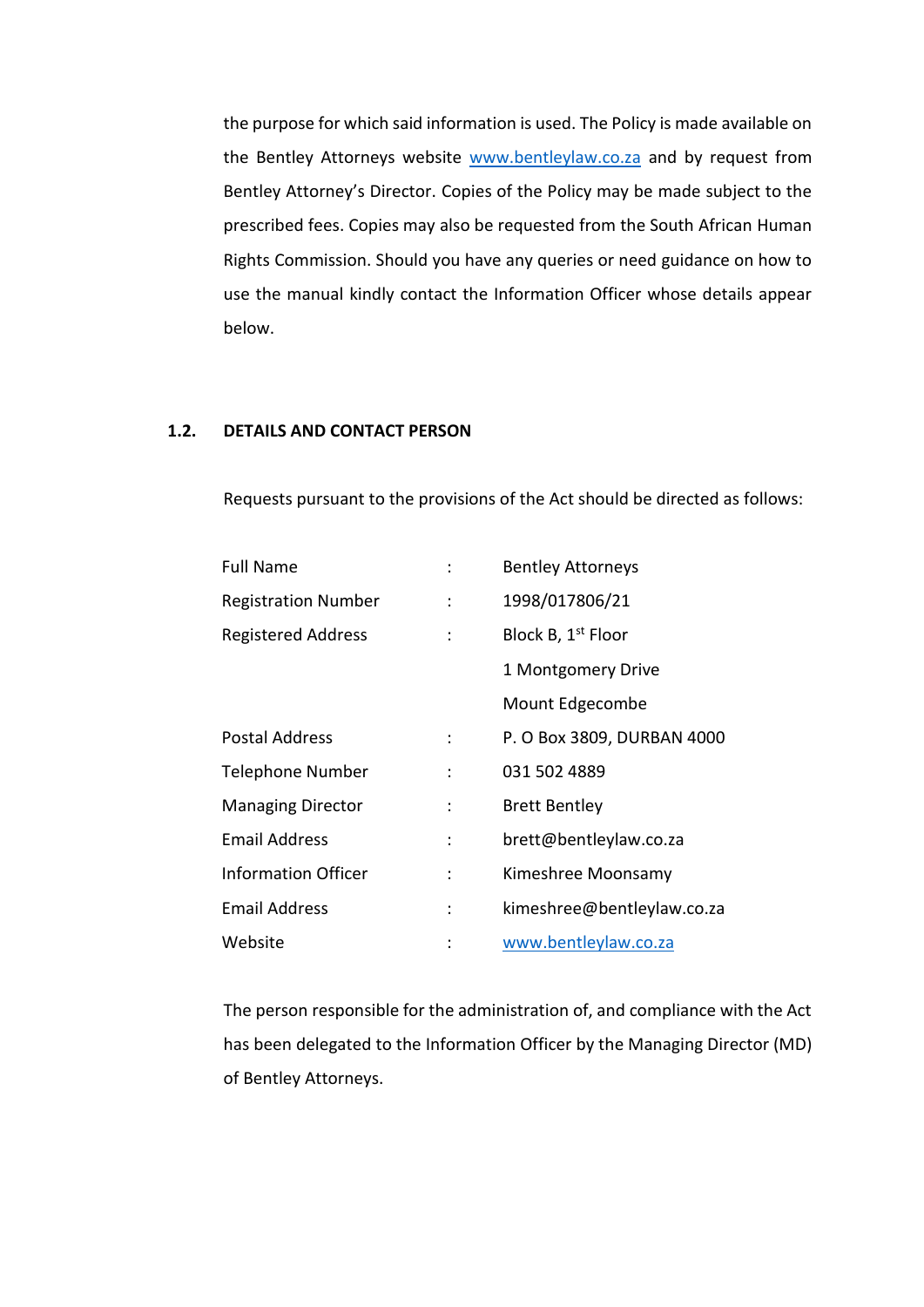#### **1.3 THE OFFICIAL PAIA GUIDE IN TERMS OF SECTION 10 OF THE ACT**

The Human Rights Commission has compiled a guide in terms of Section 10 of PAIA. Enquiries regarding the guide can be addressed to the South African Human Rights Commission. The details can be found below:

| <b>Postal Address</b> |                | South African Human Rights Commission       |
|-----------------------|----------------|---------------------------------------------|
|                       |                | Promotion of Access to Information Act Unit |
|                       |                | Research and Documentation Department       |
|                       |                | Private Bag X2700                           |
|                       |                | Houghton, 2041                              |
| Telephone             |                | 011 877 3600                                |
| Fax                   | $\ddot{\cdot}$ | 011 403 0625                                |
| Website               |                | www.sahrc.org.za                            |
| E-mail                |                | lidlamini@sahrc.org.za                      |

#### **2. PERSONAL INFORMATION COLLECTED**

Section 9 of POPI states that "Personal Information may only be processed if, given the purpose for which it is processed, it is adequate, relevant and not excessive."

Bentley Attorneys collects and processes client's, debtors and employees personal information. This type of information will depend on the need for which it is collected and will be processed for that purpose only. Whenever possible, Bentley Attorneys will inform the client,debtor and employee's as to the information required and information deemed optional.

Examples of personal information we collect include, but is not limited to:

- Client's name, address, postal code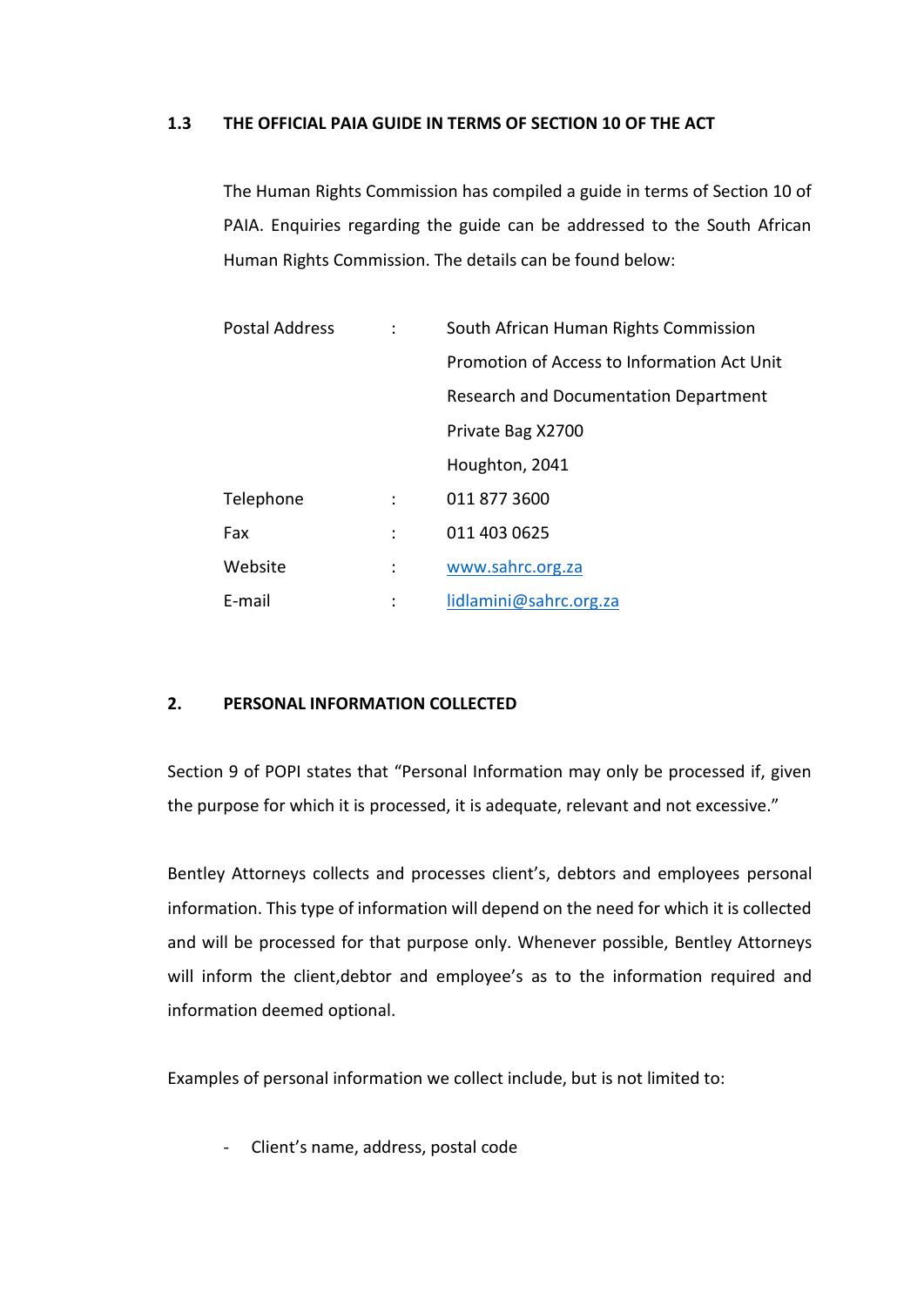- Description of client's banking details, business information, income tax number, registration number
- Debtor's I.D number, name, surname, date of birth, citizenship, age, gender, race, home and business address, telephone number(s), cell numbers, postal code, email address(es), marital status, dependents, employment details and history, Job title; disability information, background check
- Debtor's business details, assets, financial information, banking details, registration number, tax information
- Any other information required by Bentley Attorneys in order to provide client with accurate legal services.
- Employee's I.D number, name, surname, date of birth, citizenship, age, gender, race, address, telephone number(s), postal code, email address(es), marital status, dependents, employment details and history, disability information, background check, CVs, education history, remuneration and benefit information, details related to employee performance and disciplinary procedures

With the client's, debtor's and employee's consent Bentley Attorneys may also supplement the information provided with the information it receives from other providers in order to offer a more consistent service.

For purposes of this Policy, clients, debtors and employee's include potential and existing clients, debtors and employees.

Consent to process debtor information is obtained from clients (or person who has been given authorisation from the client to provide the personal information) during the introductory, appointment and need analysis stage of the relationship.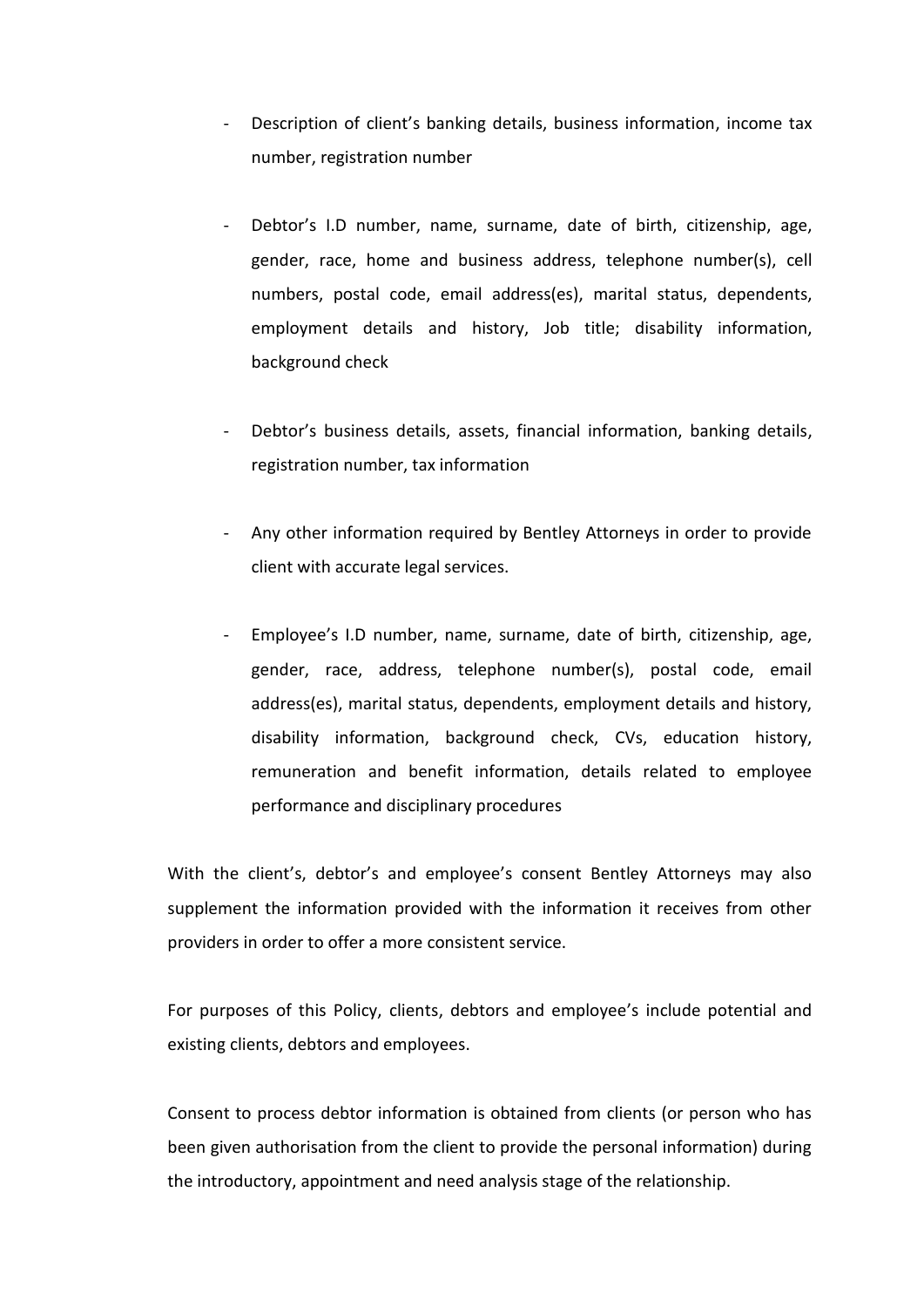#### **2.1 CATEGORIES OF DATA SUBJECTS**

- a. Debtors
- b. Clients
- c. Employees
- d. Service providers

#### **2.2 THE USAGE AND PROCESSING OF PERSONAL INFORMATION**

The Client's, Debtor's and employee's Personal Information will only be used for the purpose for which it is was collected and agreed.

This may include:

- Providing a service to the client to carry out instructions to recover outstanding debt and/or in accordance with the agreement between client and Bentley Attorneys.
- Collect and recover money owed
- Carry out necessary credit checks to proceed with legal action
- To proceed with legal action against debtors for outstanding debt.
- Confirming, verifying and updating clients and debtors details;
- For audit and record keeping purposes
- In connection with legal proceedings
- Providing Bentley Attorneys services to clients, to render the services requested and to maintain and constantly improve the relationship between clients
- Staff administration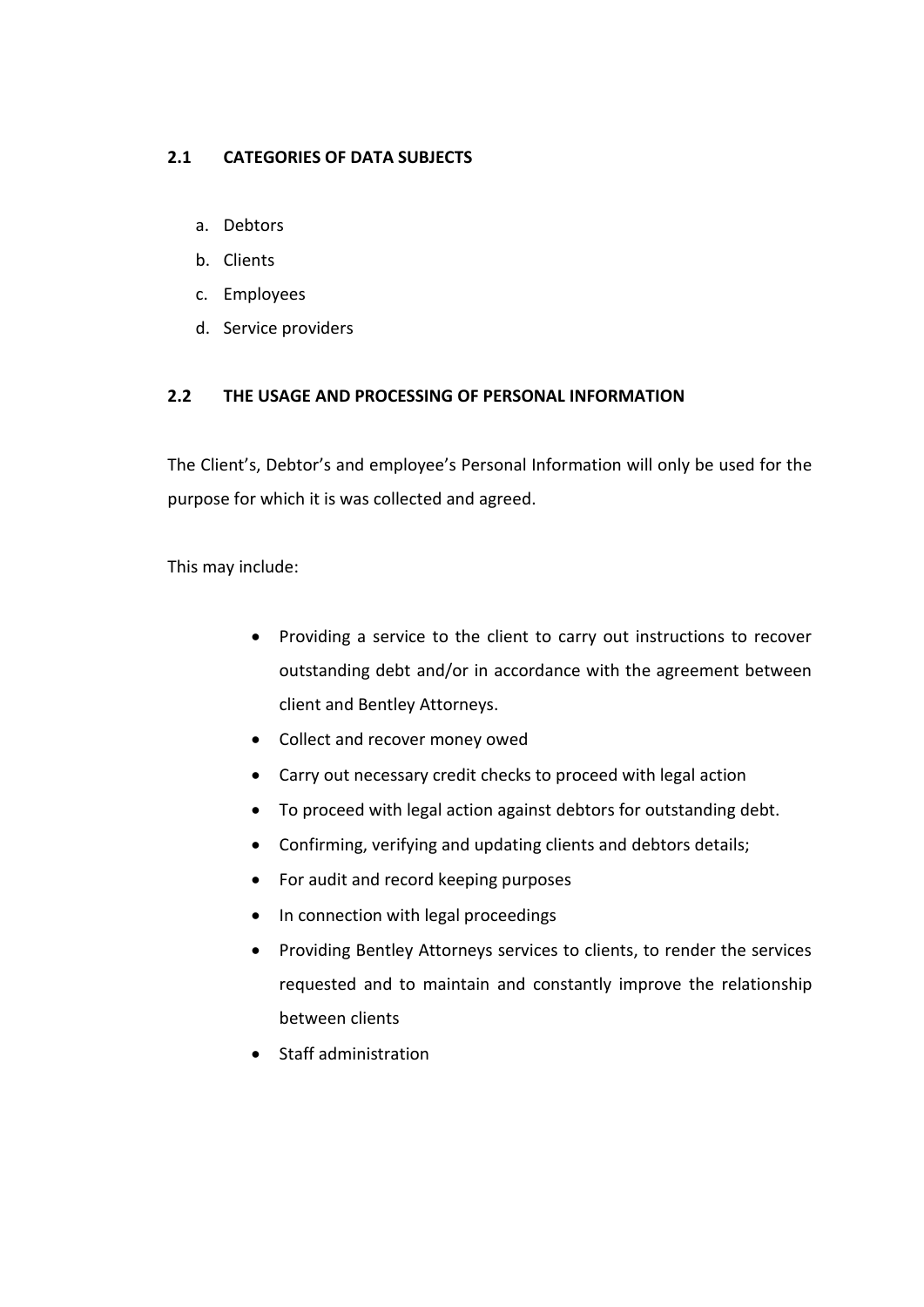### **2.3 RECIPIENTS TO WHOM BENTLEY ATTORNEYS MAY SUPPLY THE PERSONAL INFORMATION TO**

Depending on the information, personal information may be supplied to the following persons:

- Court
- Clients in respect of information received from third parties about debtors relating to the collection process
- Bentley Attorneys service providers
- Any other persons deemed necessary

#### **2.4 GENERAL DESCRIPTION OF SECURITY MEASURES**

- Firewalls

- Virus Protection Software

- Password protected computers and only accessible to Bentley Attorney staff members

- Any outsourced service provides who process personal information on behalf of Bentley Attorneys are contracted to implement security controls.

- Physical records (files) are stored in a locked-up office that is secured by an alarm. Only Bentley Attorneys staff members have access to the physical records.

- Service level agreements in place

- Training has been/will be made available to all employees of Bentley Attorneys on the Policy and other provisions of POPIA.

#### **3. INFORMATION AVAILABLE IN TERMS OF THE ACT**

#### **3.1 Policy regarding confidentiality and access to information**

Bentley Attorneys will protect the confidentiality of information provided to it by third parties, subject to its obligations to disclose the information in terms of any applicable law or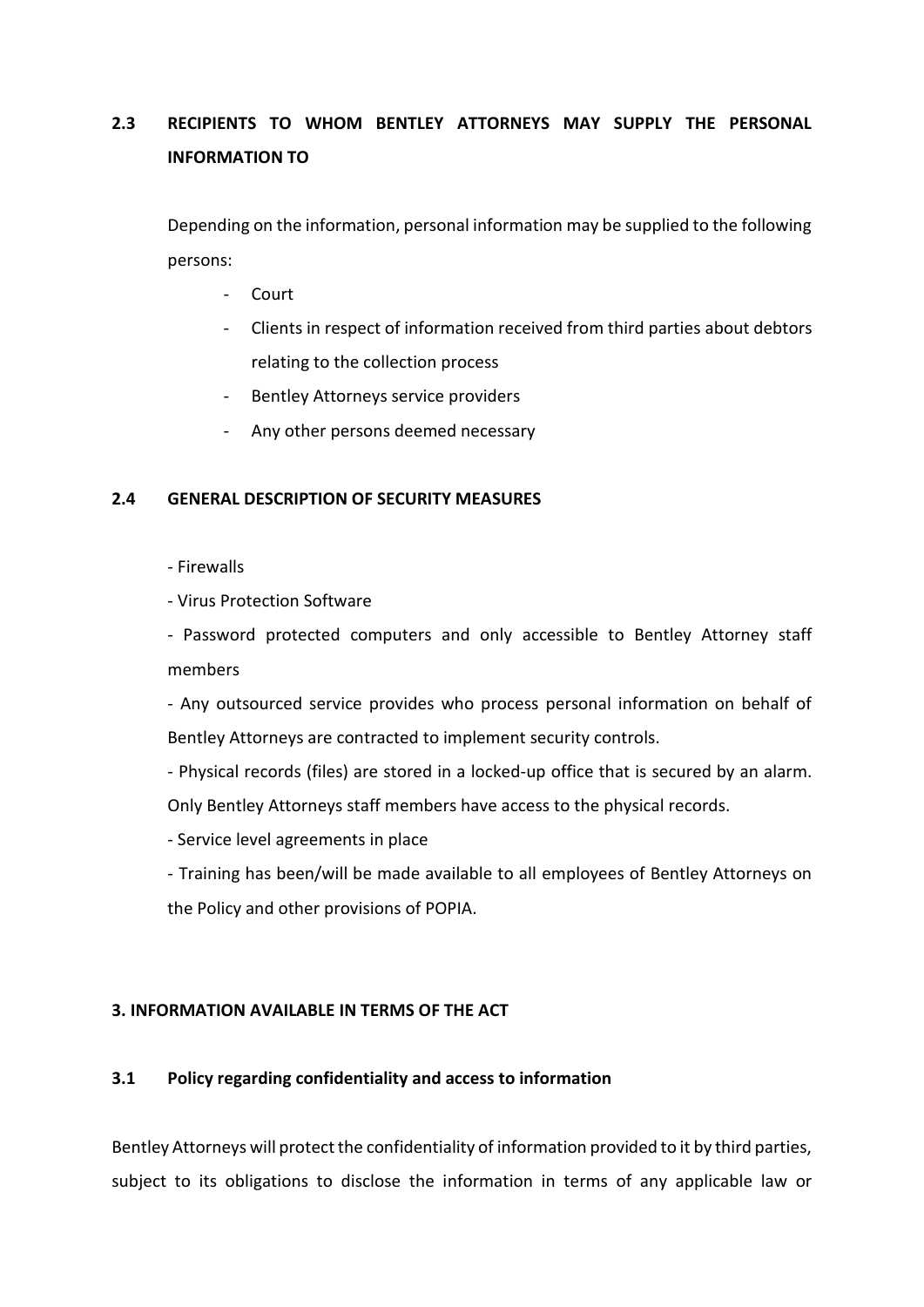regulation or a court order requiring disclosure of the information. Bentley Attorneys have records of information in the categories below however request must be made to the Information Officer for access to such information. All requests will then be evaluated within the provisions of POPI and PAIA.

#### **3.2 Records automatically available (Section 51(1)(c))**

No notice has been published in terms of Section 52 of the PAIA on which categories of records need to be automatically available without a person having to request access in terms of PAIA. However, the Manual in terms of POPI and PAIA will be automatically available on Bentley Attorneys website. Certain other information is freely available on the Bentley Attorneys website. These include articles published and any other information freely available on the website.

#### **3.3 Information available in accordance with other legislation (Section 51(1)(d))**

Bentley Attorneys keeps the following records in accordance with other legislation in terms of Section 51(1)(1)(d). The records kept in terms of the following legislation (in certain instances) will be available for inspection without a person having to request access thereto in terms of the Act.

The list is as follows and is not an exhaustive list:

- Legal Practice Act 28 of 2014
- Labour Relations Act 66 of 1995
- Basic Conditions of Employment Act 75 of 1997
- Employment Equity Act 55 of 1998
- Debt Collectors Act 114 of 1998
- Unemployment Insurance Act 63 of 2001
- Unemployment Insurance Contributions Act 4 of 2002
- Electronic Communications and Transactions Act 25 of 2002
- National Credit Act 34 of 2005
- Companies Act 71 of 2008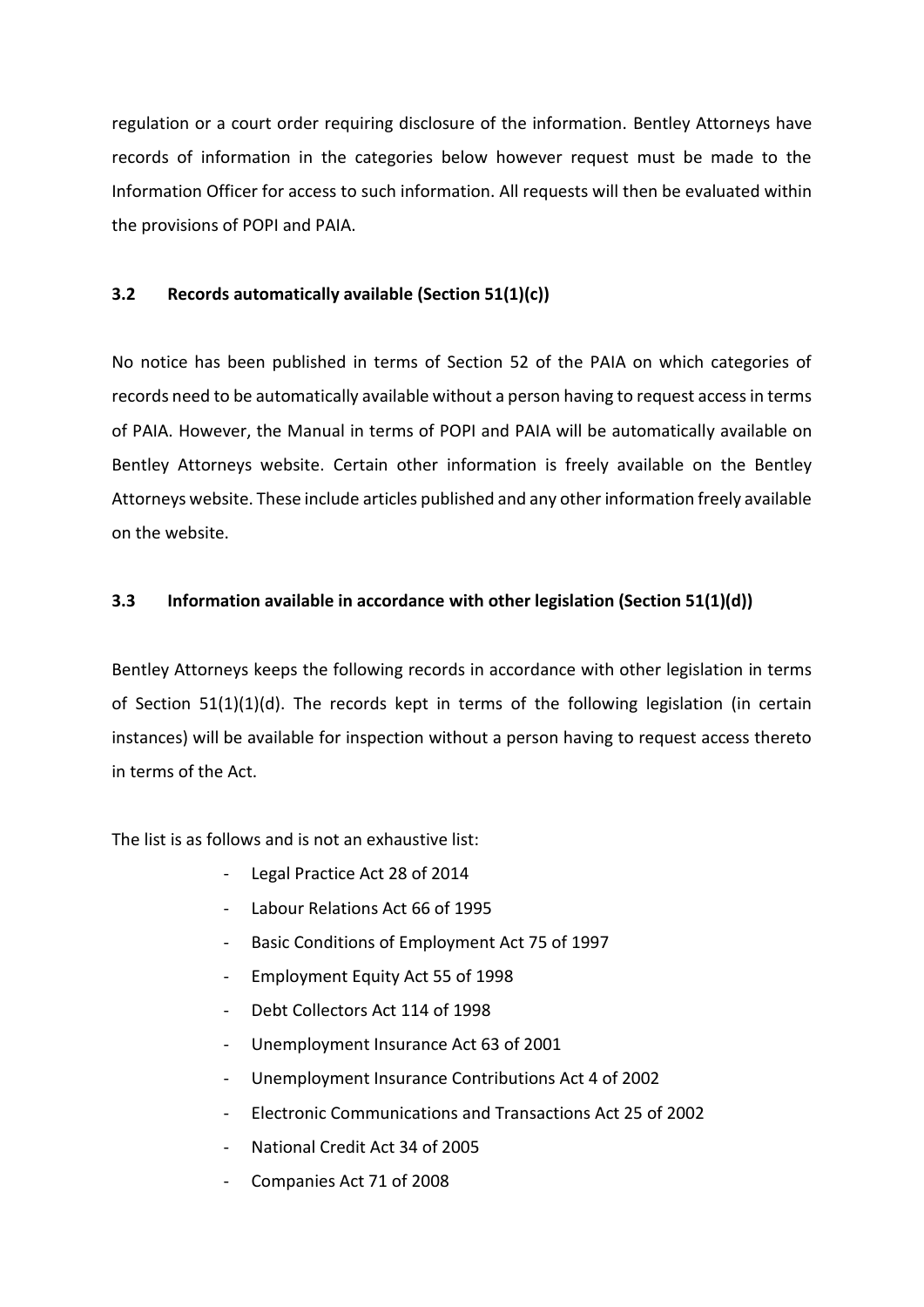- Consumer Protection Act 68 of 2008
- South African Schools Act 84 of 1996
- Income Tax Act 58 of 1962
- Value added Tax Act 89 of 1991
- Financial Advisory and Intermediary Services Act
- Financial Intelligence Centre Act 38 of 2001

#### **3.3 Records that need to be requested (Section 51(1)(e))**

The list below depicts records of information which Bentley Attorneys have available, and which is collected in the normal course of business. Some of the information and access to it may be restricted to protect the Privacy and Private Information of Data Subjects:

#### **3.3.1 Statutory Company Information**

- Certificate of Incorporation
- Registration Certificate
- Memorandum of Incorporation
- Minutes of Directors meeting
- Resolutions passed
- Share registers and Certificates
- Records relating to appointment of directors and auditors
- Company registration documents
- Annual Financial Statements
- Management Accounts
- Director reports
- Auditors' reports
- Financial/Accounting and Tax Records
- Banking Records relating to business and trust accounts held
- **Invoices**
- Statutory registers and records
- Contracts and agreements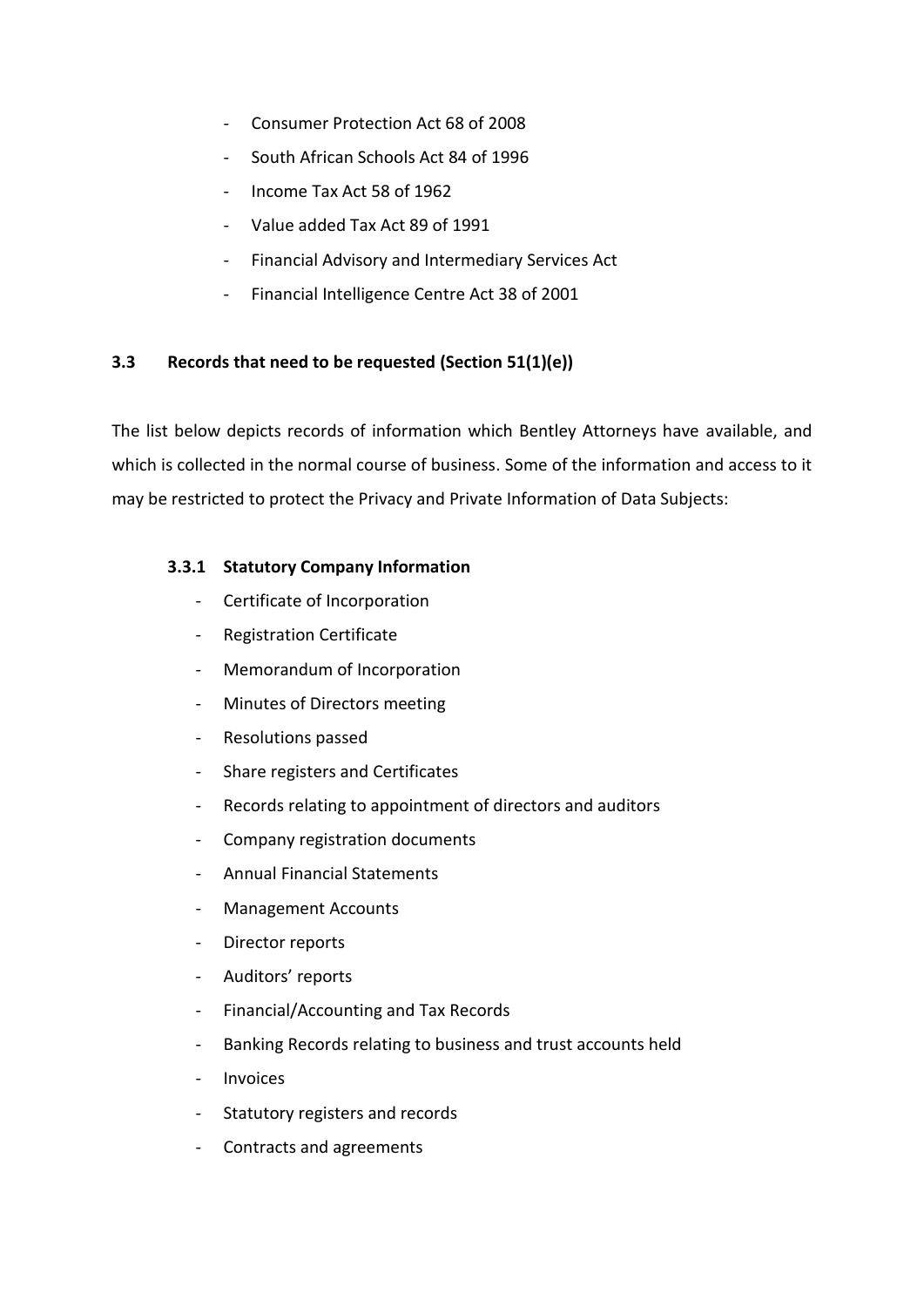#### **3.3.2 Statutory Employee Records**

- Employees Names and Occupations
- Salary and Wages
- Attendance Register
- Employment Equity plan
- Staff records
- Expense Account
- IRP5 for employee returns
- PAYE records and returns
- Returns to UIF
- Payroll records

#### **3.3.3 Other employee Records**

- Incentive Schemes
- Study Assistance Schemes
- Maternity leave policy

#### **3.3.4 Human Resources**

- BEE statistics
- Employee records
- Personnel Information
- General terms of Employment
- Career Development Records
- Letter of Employment
- Leave Records
- Health Records
- Performance Management Records
- Retirement Benefits and Medical Aid Records
- Policies and Procedures
- CVS
- Disciplinary Code and Records
- Training Records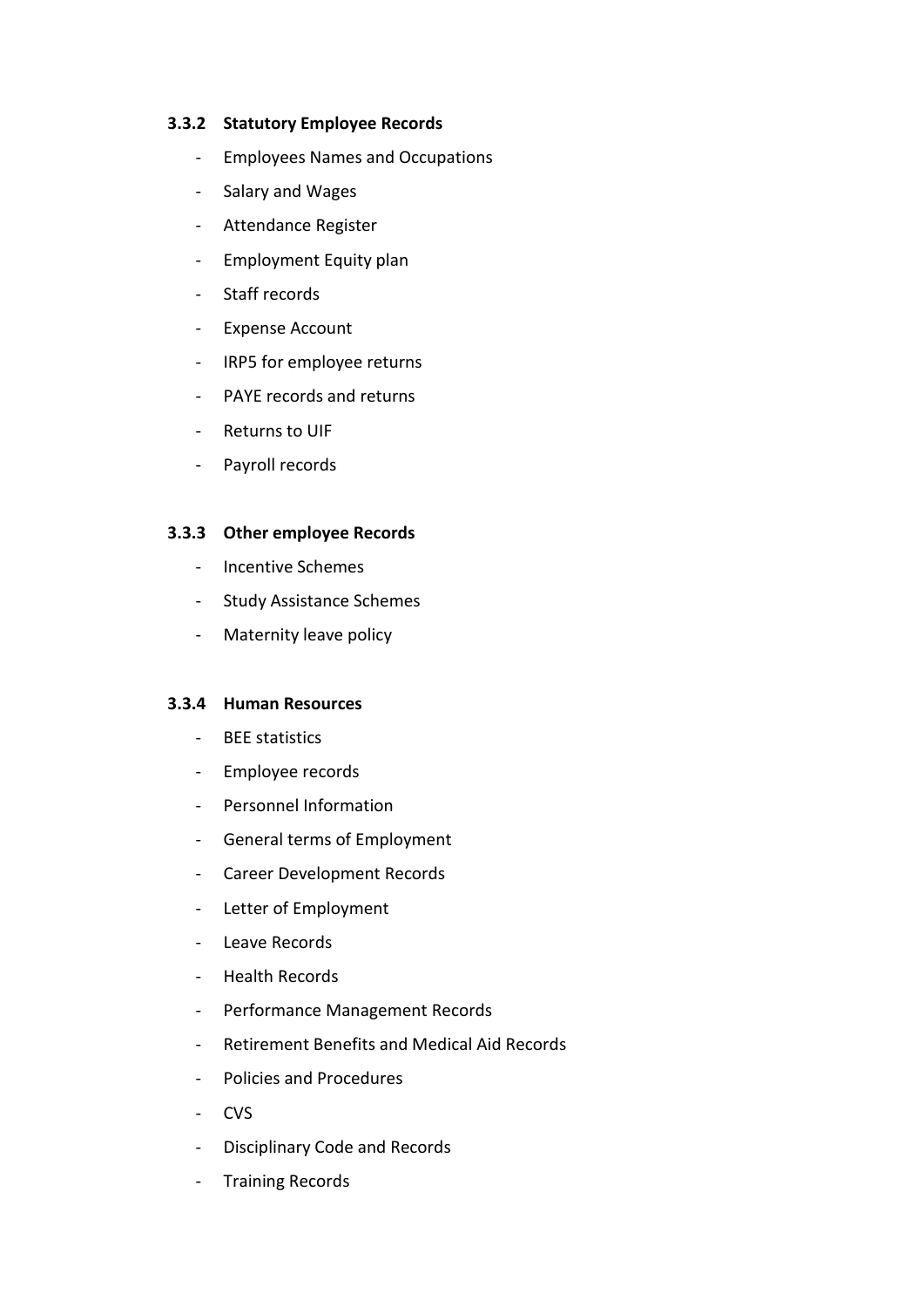- **Contracts**
- Records relating to Information Technology (hardware, software, data collection, storage)

#### **3.3.5 Client records**

- Agreements with clients
- Client database

#### **3.3.6 Legal Services**

- Opinions and advice to clients
- Correspondence with clients
- Records regarding legal matters
- Correspondence with third parties and legal practitioners

#### **3.4 Records that are not automatically available**

Records that are not automatically available must be requested in terms of the procedure set out in Section 8 of PAIA manual or the Regulations as set out in terms of POPIA. No request shall be accepted telephonically, nor will any information be supplied telephonically. Only the Information Officer appointed, or the Managing Director shall have the mandate to disclose information in terms of this manual.

#### **3.5 Procedure to request access to the above information**

The records held by Bentley Attorneys may only be accessed on request and once the requirements for access have been met.

To make a request for information from Bentley Attorneys you must:

- 1. Obtain and complete the prescribed form attached hereto marked annexure "A". You may obtain the forms from
	- Our Information officer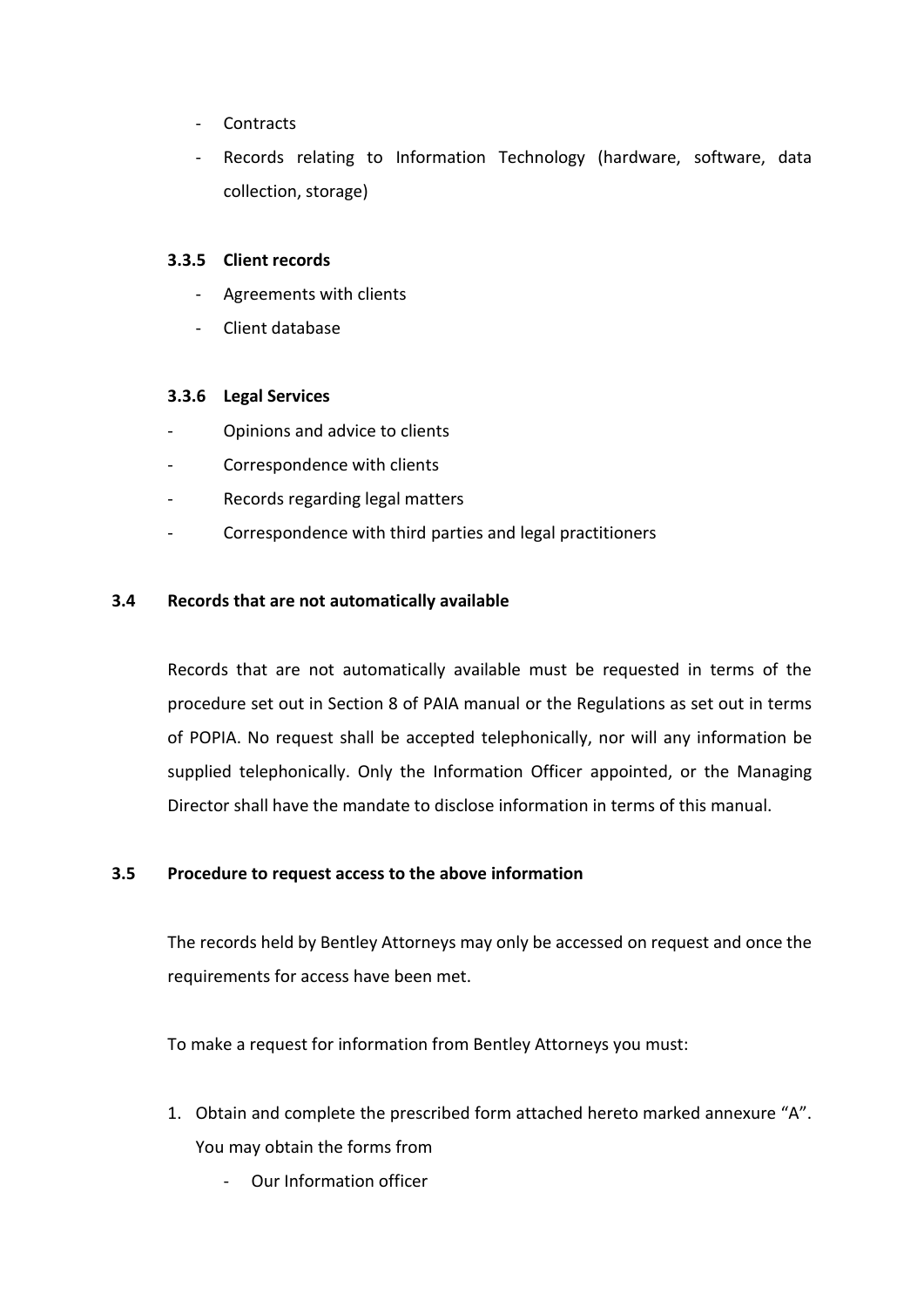- The SAHRC website
- The Department of Justice and Constitutional Development website.
- a. All sections on the form must be completed. The prescribed period in which to process the information will only commence once the form has been fully completed.
- b. You must submit the completed form to the Information Officer by email.
- c. You must provide your telephone number, postal address and email address if available.
- d. The requester must state that the information is required in order to exercise or protect a right. The nature of such right must be set out clearly and an explanation must be provided of why the requested record is required.
- e. If you are unable to request the information in writing because of illiteracy or disability, the request may be made orally to the Information Officer.
- f. You must indicate how you would like the outcome of the decision to be sent to you. Due to the fact that the decision will be communicated in writing you may elect email, fax or post.
- g. If you are making a request on behalf of someone else, proof needs to be submitted providing the capacity of the person making the request.
- h. There is a prescribed fee (payable in advance) for requesting and accessing the information. The fees are contained in the form attached hereto marked Annexure  $''B''$ .
- i. The request will be processed withing 30 days after receipt of the request. A decision will then be made on whether to grant or decline the request. If the request has been declined, notice with reasons will be provided to the requester.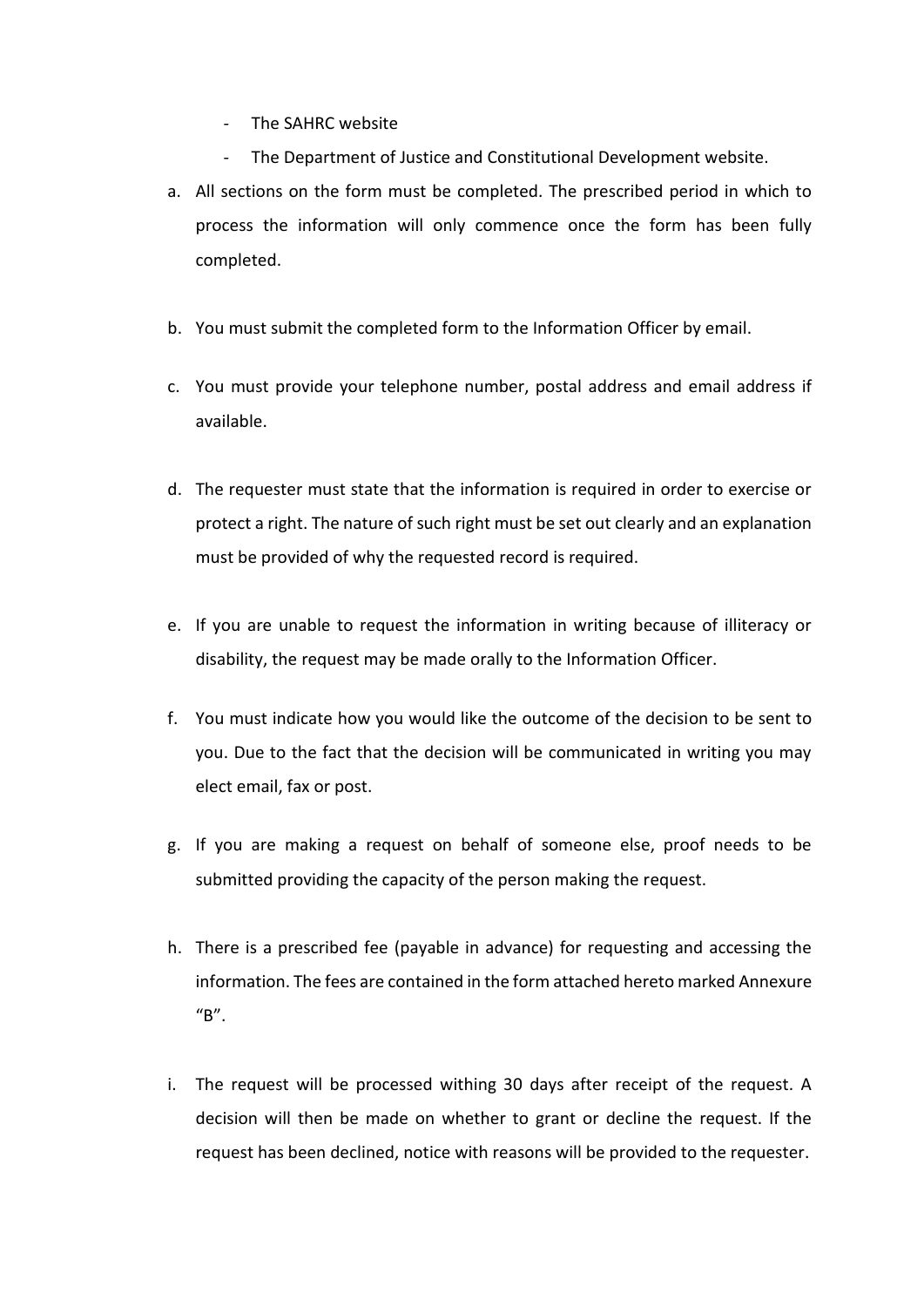j. The 30-day period may be extended for a period of not more than 30 days, if the request is for a large volume of information or if the information cannot be reasonably obtained within the original 30 days period. Should an extension be made, it will be communicated to the requester.

#### **3.6 REFUSAL OF ACCESS TO RECORDS**

The Information Officer must refuse a request made for access to a record if disclosure of the information by Bentley Attorneys would:

- Involve the unreasonable disclosure of personal information;
- Be likely to cause harm to the commercial or financial interests of a third party;
- Constitute an action for breach of duty of confidence owed to a third party in terms of the law or in terms of the agreement; and would put the third party at a disadvantage in negotiations and commercial competition;
- Reveal trade secrets about the third party
- Breach the protection of a record that is regarded as privileged in legal proceedings;

Access to the record must be granted if:

- It would reveal a substantial contravention of, or failure to comply with the law;
- The public interest in the disclosure outweighs the harm contemplated by the disclosure.

Access to a record may not be refused if consent has been granted to you in writing.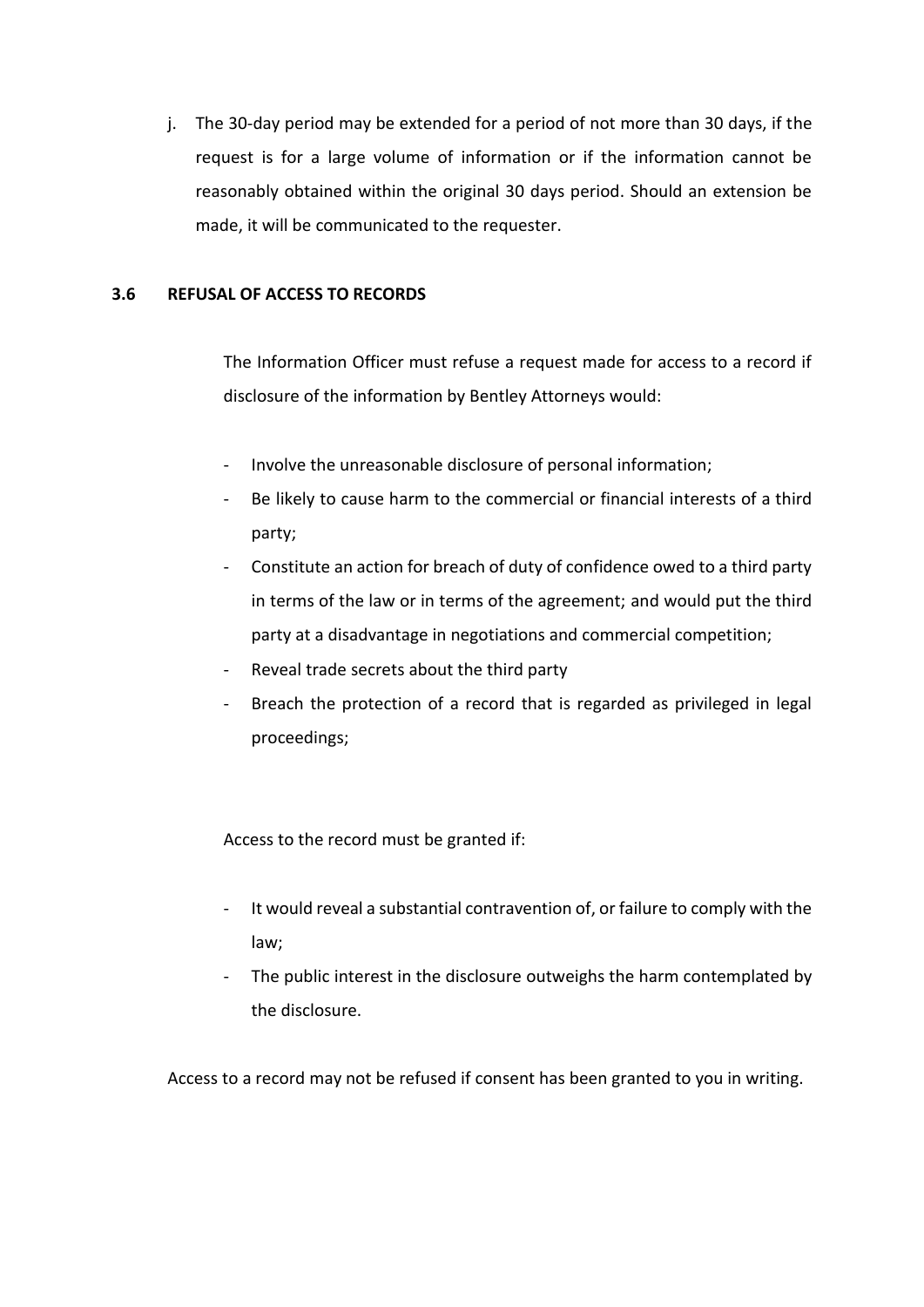#### **3.7 REMEDIES WHEN ACCESS HAS BEEN REFUSED**

- If access has been refused by Bentley Attorneys or not responded to, the requestor may appeal to the MD of Bentley Attorneys at the firms address.
- The requestor may apply to the relevant Court for the appropriate relief.

#### **4 COMPLIANCE WITH THE PROTECTION OF PERSONAL INFORMATION ACT**

- 4.1 Clients, debtors and employees have the following rights
	- Objection to the use of their personal information
	- Notification if their information is to be used for something other than what was consented to.
	- To establish whether Bentley Attorneys holds information about them
	- Request that the information either be corrected, destroyed or deleted.
	- To lodge a dispute with the Information Regulator
	- To institute Civil Proceedings

#### **5 DISCLOSURE OF PERSONAL INFORMATION**

Bentley Attorneys may disclose a client's or debtor's personal information to any of the Bentley group companies. Bentley Attorneys have agreements in place to ensure compliance with confidentiality and privacy conditions.

Bentley Attorneys may also share debtor's personal information with, and obtain information about debtors from third parties for the reasons already discussed above.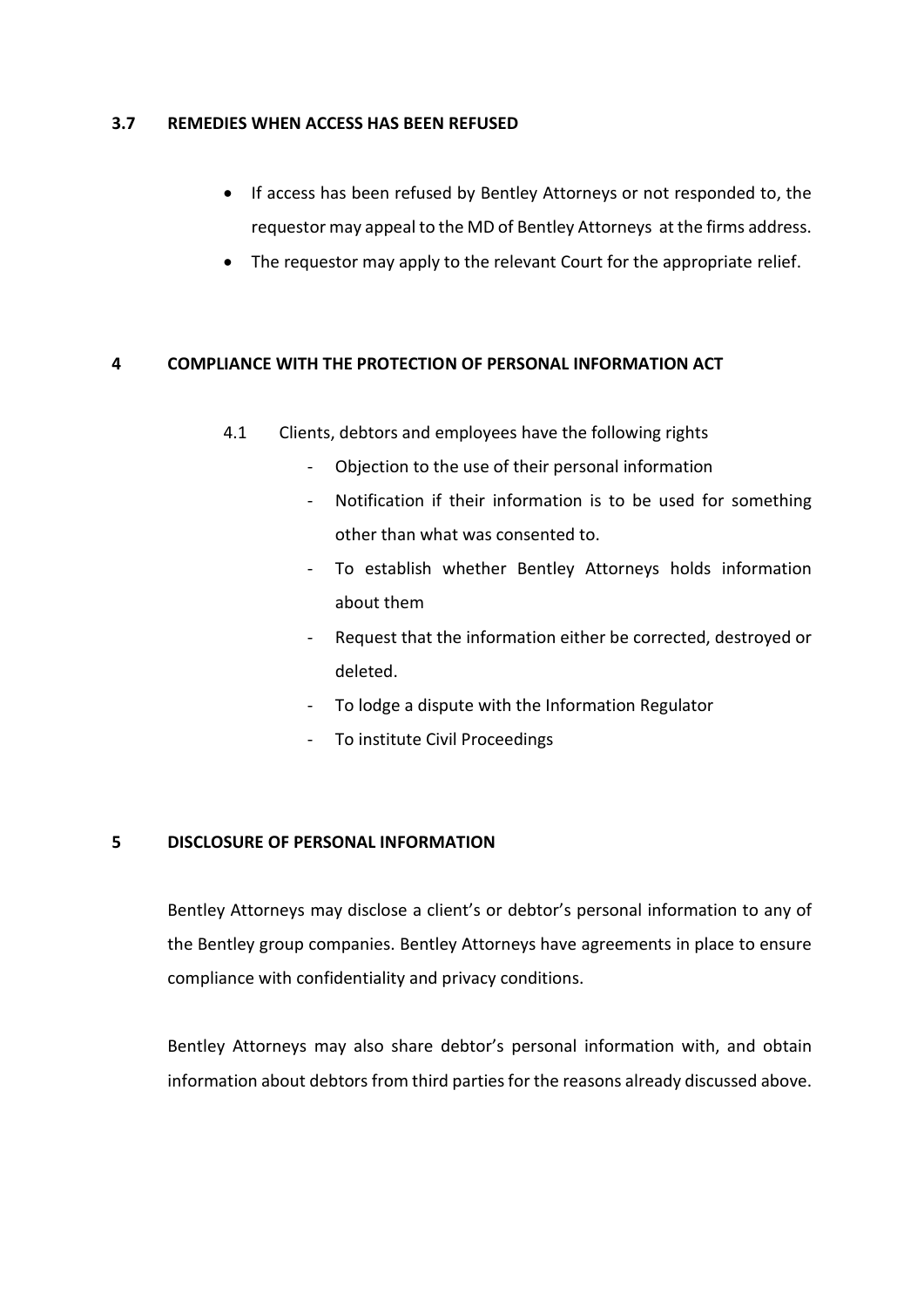Bentley Attorneys may also disclose a debtor's information where it has a duty or a right to disclose in terms of applicable legislation, the law or where it may be deemed necessary in order to protect the rights of Bentley Attorneys or its clients.

If a third party feels that it will be affected by the disclosure of the information, that third party must be informed within 21 days in writing that such a request has been made. The third party then has 21 days to make representations as to why the request should be refusedor granted.

#### **6 ACCESS TO CORRECTION OF PERSONAL INFORMATION**

Client's and Consumers have the right to access the personal information that Bentley Attorneys holds about them. Client's and Consumer's also have a right to ask Bentley Attorneys to update, correct or delete their personal information on reasonable grounds.

#### **7. AMENDMENTS TO THE POLICY**

Amendments to, or a review of this Policy, will take place on an *ad hoc* basis or at least once a year. Clients are advised to access Bentley Attorneys website periodically to keep abreast of any changes. Where material changes take place, clients will be notified directly, or changes will be stipulated on the Bentley Attorneys website.

#### **8. RECORDS THAT CANNOT BE FOUND**

If Bentley Attorney searches for a record and it is believed that the record either does not exist or cannot be found, the requester will be notified by way of an affidavit or affirmation. This will include the steps that were taken the attempt to locate the record.